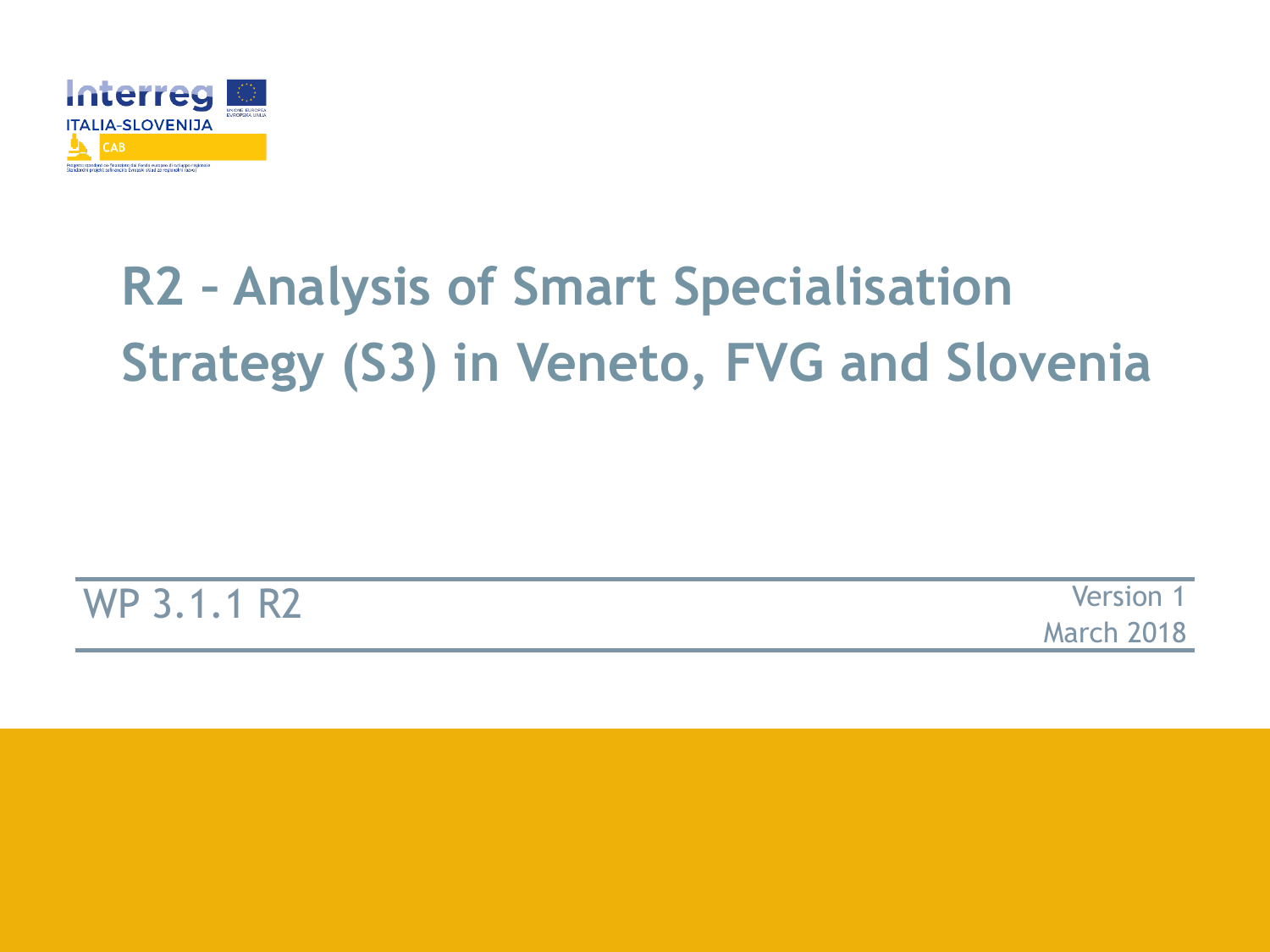# **DELIVERABLE DESCRIPTION**



| <b>Work package</b>                           | 3.1.1                                                                         | <b>Deliverable</b> | R <sub>2</sub> |  |
|-----------------------------------------------|-------------------------------------------------------------------------------|--------------------|----------------|--|
| <b>Date</b>                                   | March 31 2018                                                                 |                    |                |  |
| <b>Title</b>                                  | Analysis of Smart Specialisation Strategy (S3) in<br>Veneto, FVG and Slovenia |                    |                |  |
| <b>Project Partner</b><br>responsible         | $PP6 - GZS$                                                                   |                    |                |  |
| <b>Project Partner</b><br><b>Coordinator</b>  | PP3 - Ca' Foscari University of Venice                                        |                    |                |  |
| <b>Project partner</b><br><b>Collaborator</b> | PP4 - University of Promorska                                                 |                    |                |  |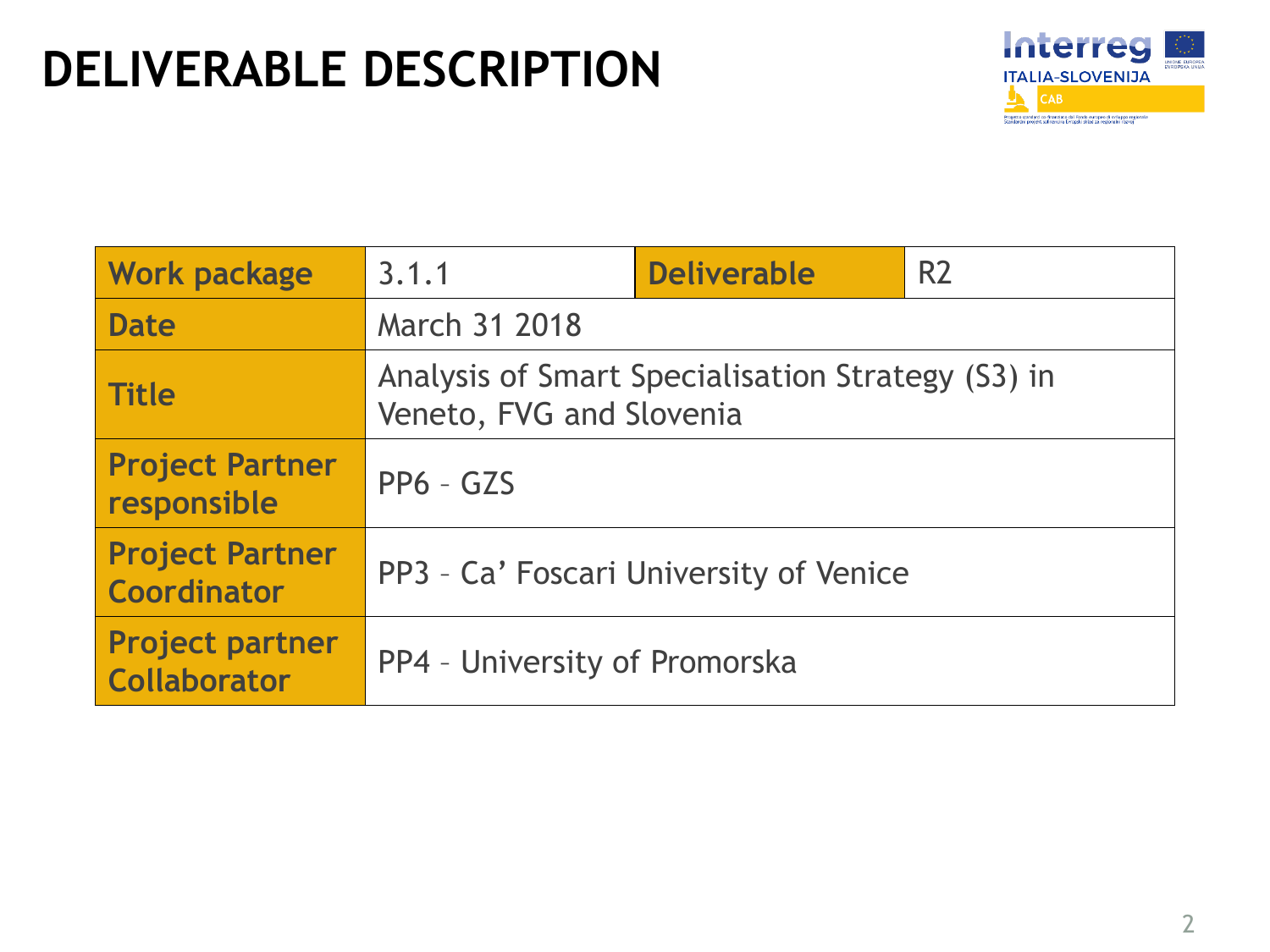# **S3 - PROGRAM AREAS**





#### **Veneto**

- 1. Smart agrifood
- 2. Sustainable living
- 3. Smart manufacturing
- 4. Creative industries

#### **Slovenia**

- 1. Smart cities and communites
- 2. Smart buildings and homes
- 3. Network for the transition to circular economy
- 4. Sustainable food production
- 5. Sustainable tourism
- 6. Factories of the Future
- 7. Health medicine
- 8. Smart Mobility
- 9. Development of materials as end products

### **Friuli-Venezia Giulia**

- 1. Agrifood
- 2. Strategic Productive Supply Chain
	- a) Smart Manufacturing
	- b) Home systems
- 3. Maritime technologies
- 4. Smart health
- 5. Culture, Creativity and tourism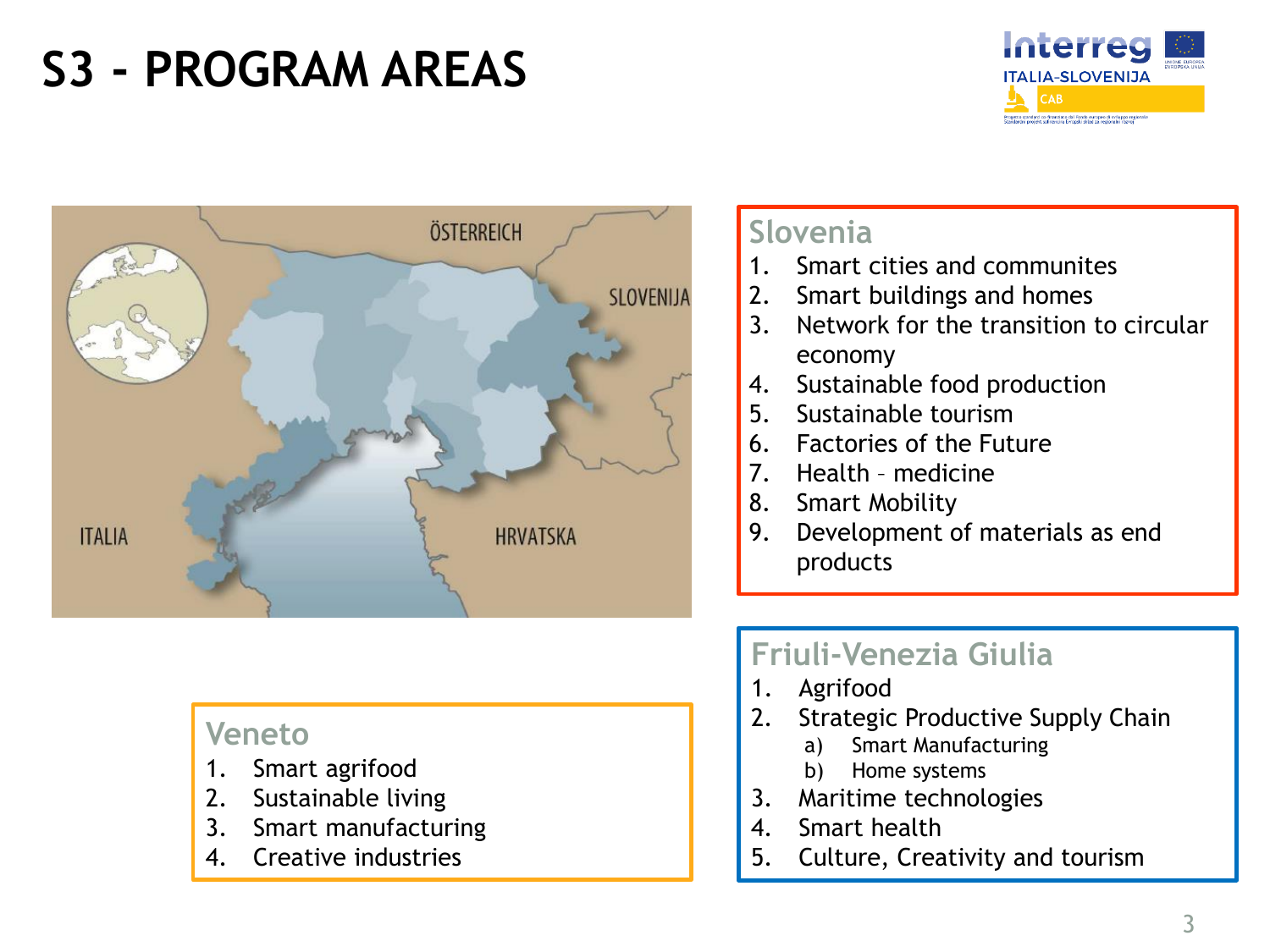# **SMART SPECIALISATION STRATEGY FRIULI-VENEZIA GIULIA**



|                 | <b>Development Trajectories</b>                                            |
|-----------------|----------------------------------------------------------------------------|
|                 | 1. Application of industrial design techniques to food sectors             |
| Agrifood        | 2. Development of innovative systems for food preservation                 |
|                 | 3. Development of Smart packaging                                          |
|                 | 4. Development of food chemical analysis and reuse of waste                |
| <b>Smart</b>    | 1. Technologies for numerical modeling of process and product              |
|                 | manufactur <sup>[2]</sup> . Methods and technologies for integrated design |
| ing             | 3. Smart machines                                                          |
|                 | 1. Technologies related to materials                                       |
| Home            | 2. Methods and technologies for rapid design                               |
| system          | 3. Technologies for energy efficiency of buildings                         |
|                 | 4. Cloud computing technologies                                            |
| <b>Maritime</b> | 1. Methods for designing and developing new products, processes            |
| technologie     | and services                                                               |
| S               | 2. Green technologies and technlogies for energy efficiency                |
|                 | 3. Technologies for maritime security and safety systems                   |
|                 | 1. Biomedical industry, in vivo and in vitro diagnostics                   |
| <b>Smart</b>    | 2. Medical informatics and bioinformatics                                  |
| health          | 3. Innovative therapy                                                      |
|                 | 4. Ambient Assisted Living                                                 |
|                 | 1. Technologies for conservation and enhancement of goods and              |
| Culture,        | products                                                                   |
| Cretivity       | 2. Geomatics and image processing for the tourism and cultural             |
| tourism         | sectors                                                                    |
|                 | 3. Social and sharing platforms                                            |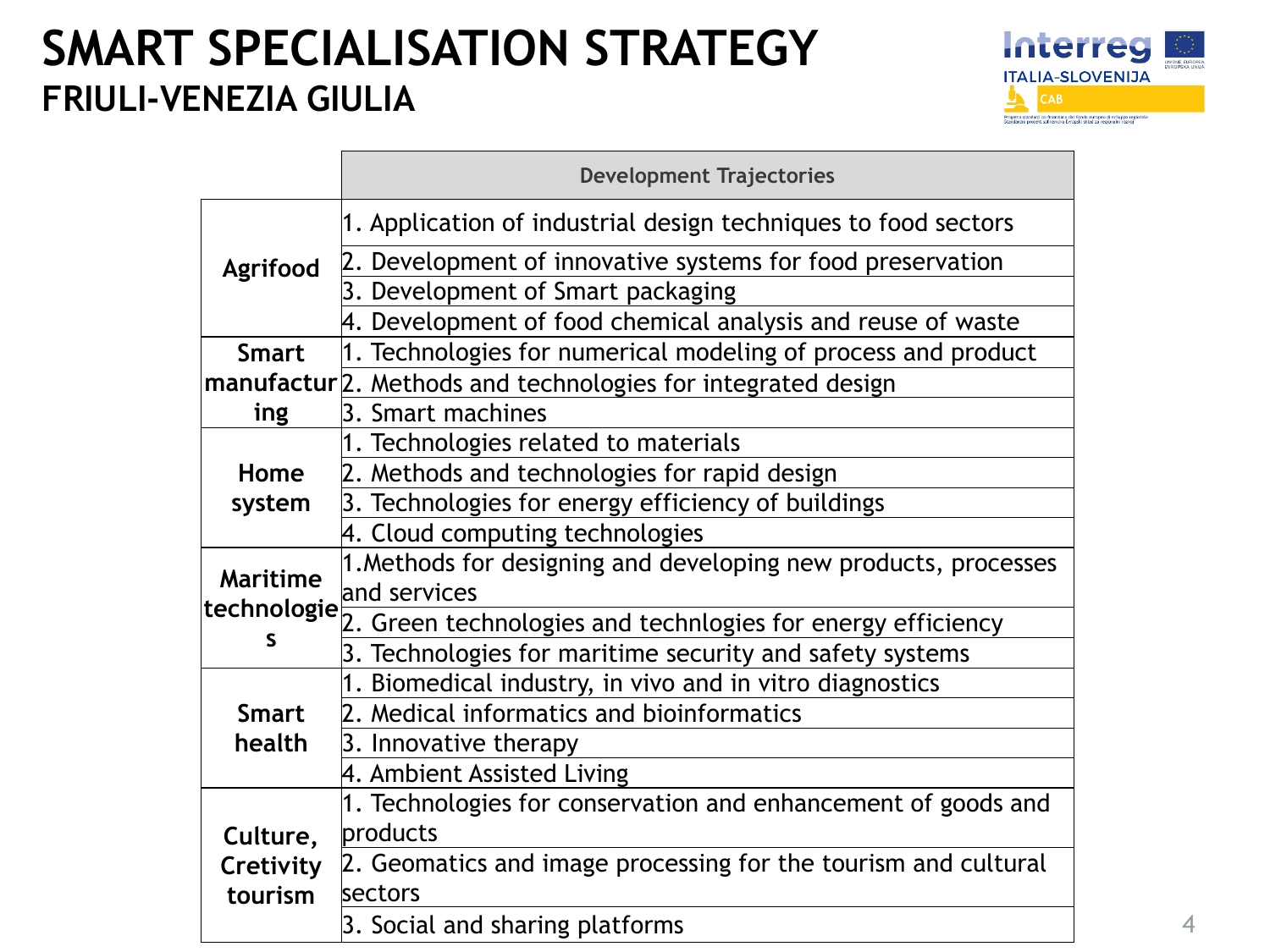# **SMART SPECIALISATION STRATEGY**



|                     |                        | <b>Traditional industries</b>                                                                                                          | <b>Cross-industires</b>                                                                                                                                                           | <b>Enabling technology</b>                                                                                                                                                    | <b>Innovation</b><br><b>Driver</b>                   |
|---------------------|------------------------|----------------------------------------------------------------------------------------------------------------------------------------|-----------------------------------------------------------------------------------------------------------------------------------------------------------------------------------|-------------------------------------------------------------------------------------------------------------------------------------------------------------------------------|------------------------------------------------------|
|                     | Agrifood               | Agriculture<br>Food and beverage industry<br>Fishing<br>Forestry                                                                       | Food services<br>Wholesale and retail trade<br>Packaging<br>Energy<br>Logistics<br>Chemistry<br>Agricultural mechanics<br>Food mechanics<br><b>Biomedical</b><br>Trade<br>Tourism | Industrial design<br>Innovative systems for food<br>preservation<br>Smart packaging<br>Chemical analysis                                                                      | Environmental<br>sustainability<br>Energy efficiency |
| FRIULI-VENEZIA GIUL | manufacturing<br>Smart | Component mechanics<br>Mechatronics<br>Instrumental mechanics<br>(machinery and equipment)<br><b>Precision mechanics</b><br>Metallurgy | Agriculture<br><b>Building</b><br>Furniture<br>Food industry<br>Packaging<br>Food services industries<br>Biomedical                                                               | Numerical modeling of<br>proccess and product<br>technologies<br>Methods and technologies<br>for integrated design<br>Smart machines                                          | Active ageing Design                                 |
|                     | Home system            | Furniture<br>Household goods<br><b>Buildings</b>                                                                                       | Mechanics<br>Food industry<br>Packaging<br>Food services industries<br><b>Biomedical</b><br>Agriculture                                                                           | Technologies related to<br>materials<br>Methods and technologies<br>for rapid design<br>Technologies for energy<br>efficiency of buildings<br>Cloud computing<br>technologies | Active ageing Design                                 |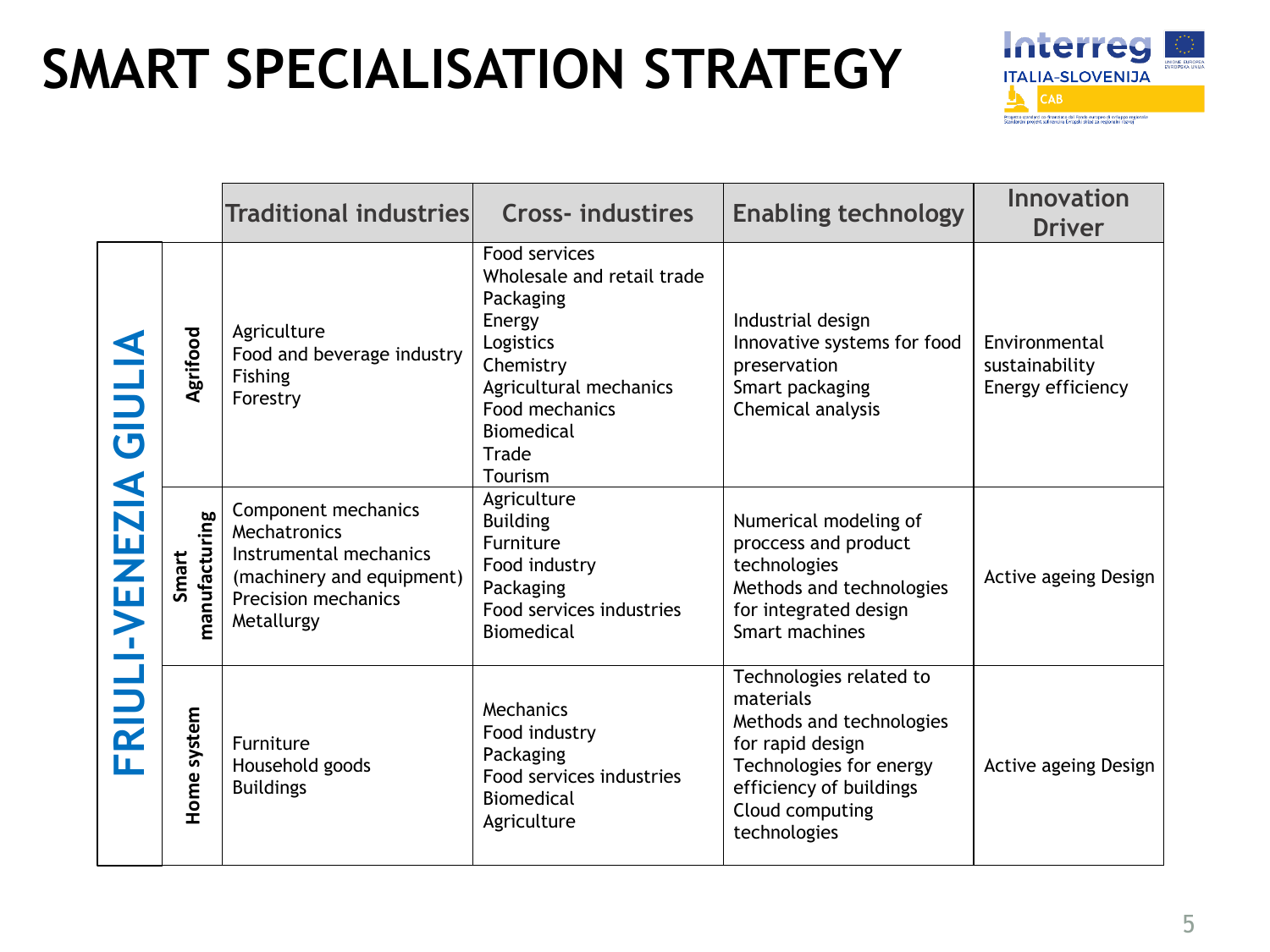# **SMART SPECIALISATION STRATEGY**



|                  |                                  | <b>Traditional industries</b>                                                                                                                                               | <b>Cross-industires</b>                             | <b>Enabling technology</b>                                                                                                                                                         | <b>Innovation</b><br><b>Driver</b>                      |
|------------------|----------------------------------|-----------------------------------------------------------------------------------------------------------------------------------------------------------------------------|-----------------------------------------------------|------------------------------------------------------------------------------------------------------------------------------------------------------------------------------------|---------------------------------------------------------|
| <b>TINIS</b>     | technologies<br>Maritime         | Shipbuilding<br>Nautical shipbuilding<br>Offshore<br>Transport<br>Logistics services for<br>navigation and boating                                                          | Agriculture<br>Fishing                              | Technologies for designing<br>and developing new<br>products, processes and<br>services<br>Green technologies and<br>technlogies for energy<br>efficiency<br>Security technologies | Environmental<br>sustainability<br>Energy efficiency    |
| <b>I-VENEZIA</b> | Smart health                     | <b>Biomedical</b><br>Medical informatics<br>Health-care                                                                                                                     | Mechanics<br>Energy<br>Mobility<br>Forestry         | Biomedical industry, in vivo<br>and in vitro diagnostics<br>Medical informatics and<br>bioinformatics<br>Innovative therapy<br><b>Ambient Assisted Living</b>                      | Environmental<br>sustainability Active<br>ageing Design |
| <b>FRIUI</b>     | Cretivity<br>Tourism<br>Culture, | Tourism<br>Non-industrial artistic<br>productions<br>Creative industry<br>Footwear industry<br>Clothing<br><b>Tanning</b><br>Eyewear<br>Artistic ceramics<br>Artistic glass | Agriculture<br>Mechanics<br>Chemistry<br>Biomedical | Technologies for<br>conservation and<br>enhancement of goods and<br>products<br>Geomatics and image<br>processing<br>Social and sharing platforms                                  | <b>Design Creativity</b><br>Active ageing               |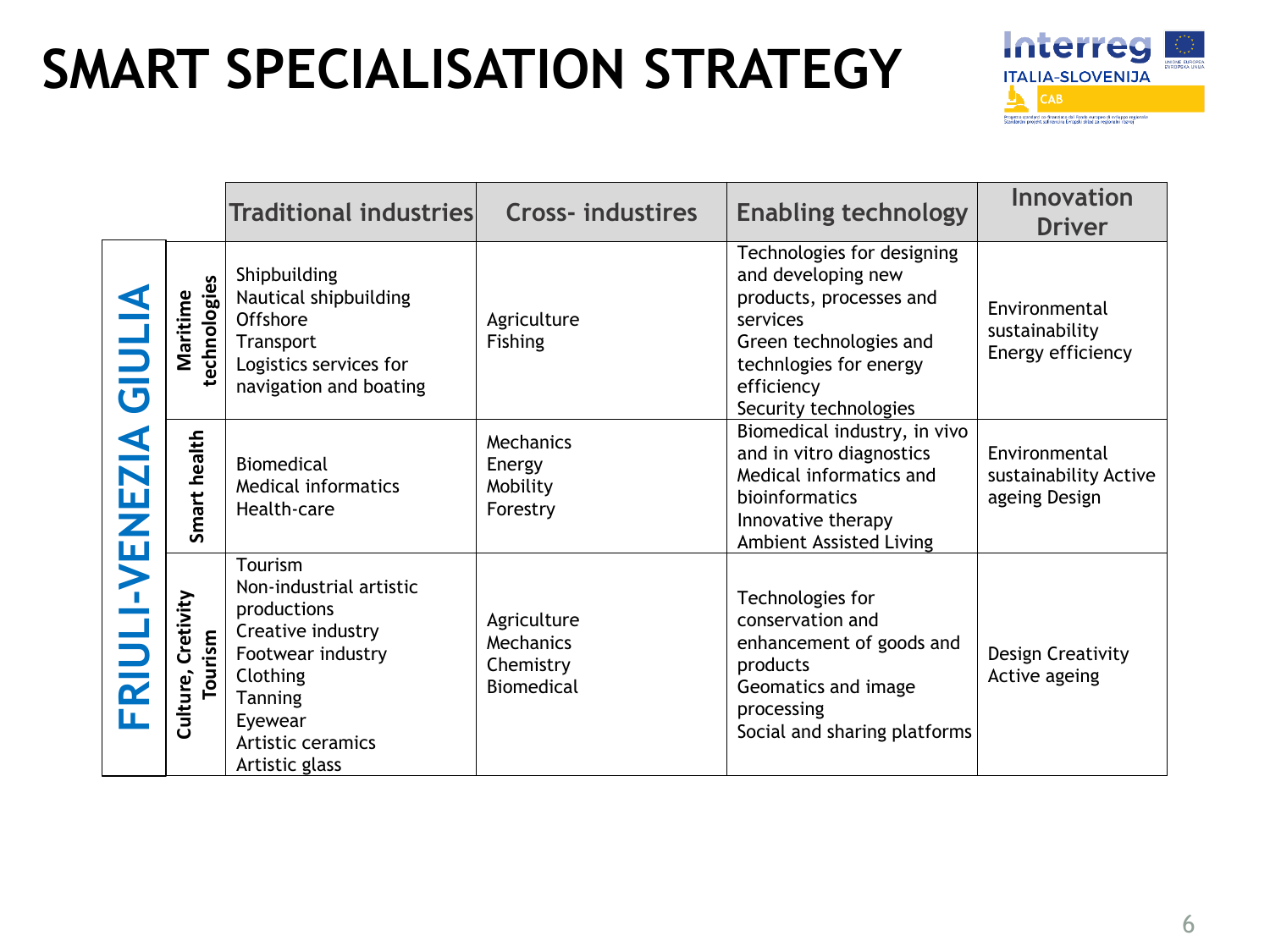|                   |                                 | <b>SMART SPECIALISATION STRATEGY FVG</b> |                           |             |                                 |                     |                            |                                               |
|-------------------|---------------------------------|------------------------------------------|---------------------------|-------------|---------------------------------|---------------------|----------------------------|-----------------------------------------------|
|                   |                                 | Agrifood                                 | <b>Smart</b><br>Manufact. | Home system | <b>Maritime</b><br>technologies | <b>Smart health</b> | Culture,<br>Creativ. Tour. | <b>leg</b>                                    |
|                   | Agriculture                     |                                          |                           |             |                                 |                     |                            | <b>ENIJA</b>                                  |
|                   | Agricultural mechanics          |                                          |                           |             |                                 |                     |                            | ro di sviluppo regionale<br>regionalni razvoj |
|                   | Artistic ceramics               |                                          |                           |             |                                 |                     |                            |                                               |
|                   | Artistic glass                  |                                          |                           |             |                                 |                     |                            |                                               |
|                   | Biomedical                      |                                          |                           |             |                                 |                     |                            |                                               |
|                   | <b>Buildings</b>                |                                          |                           |             |                                 |                     |                            |                                               |
|                   | Clothing                        |                                          |                           |             |                                 |                     |                            |                                               |
|                   | Chemistry                       |                                          |                           |             |                                 |                     |                            |                                               |
|                   | Component mechanics             |                                          |                           |             |                                 |                     |                            |                                               |
|                   | Creative industries             |                                          |                           |             |                                 |                     |                            |                                               |
|                   | Energy                          |                                          |                           |             |                                 |                     |                            |                                               |
|                   | Eyewear industry                |                                          |                           |             |                                 |                     |                            |                                               |
|                   | Fishing                         |                                          |                           |             |                                 |                     |                            |                                               |
|                   | Food and beverage industry      |                                          |                           |             |                                 |                     |                            |                                               |
|                   | Food industry                   |                                          |                           |             |                                 |                     |                            |                                               |
|                   | Food mechanics                  |                                          |                           |             |                                 |                     |                            |                                               |
|                   | Food services industries        |                                          |                           |             |                                 |                     |                            |                                               |
|                   | Footwear industry               |                                          |                           |             |                                 |                     |                            |                                               |
| <b>INDUSTRIES</b> | Forestry                        |                                          |                           |             |                                 |                     |                            |                                               |
|                   | Furniture                       |                                          |                           |             |                                 |                     |                            |                                               |
|                   | Healthcare                      |                                          |                           |             |                                 |                     |                            |                                               |
|                   | Household goods                 |                                          |                           |             |                                 |                     |                            |                                               |
|                   | Instrumental mechanics          |                                          |                           |             |                                 |                     |                            |                                               |
|                   | Mobility/Logistics              |                                          |                           |             |                                 |                     |                            |                                               |
|                   | Mechanics                       |                                          |                           |             |                                 |                     |                            |                                               |
|                   | Mechatronics                    |                                          |                           |             |                                 |                     |                            |                                               |
|                   | Metallurgy                      |                                          |                           |             |                                 |                     |                            |                                               |
|                   | Non-industrial artistic produc. |                                          |                           |             |                                 |                     |                            |                                               |
|                   | Packaging                       |                                          |                           |             |                                 |                     |                            |                                               |
|                   | Precision mechanics             |                                          |                           |             |                                 |                     |                            |                                               |
|                   | Shipbuilding                    |                                          |                           |             |                                 |                     |                            |                                               |
|                   | Offshore                        |                                          |                           |             |                                 |                     |                            |                                               |
|                   | <b>Tanning</b>                  |                                          |                           |             |                                 |                     |                            | Legend                                        |
|                   | Transport                       |                                          |                           |             |                                 |                     |                            | Industries                                    |
|                   | Medical informatics             |                                          |                           |             |                                 |                     |                            | Cross-                                        |
|                   | Tourism                         |                                          |                           |             |                                 |                     |                            | industries                                    |
|                   | Trade                           |                                          |                           |             |                                 |                     |                            |                                               |
|                   | Wholesale and retail trade      |                                          |                           |             |                                 |                     |                            | 7                                             |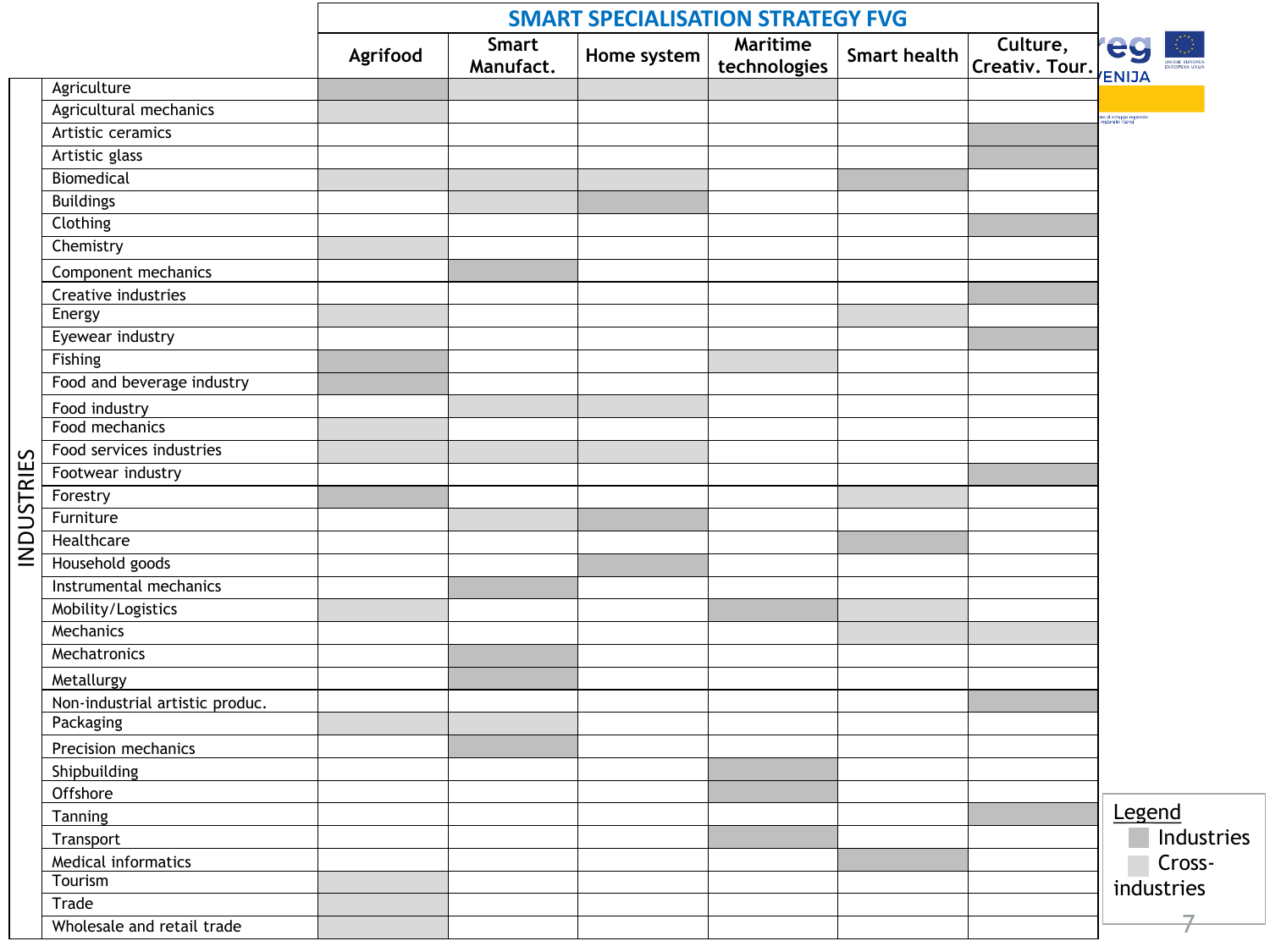# **SMART SPECIALISATION STRATEGY VENETO**



|                       | <b>Development Trajectories</b>                                                                     | <b>Micro-trajectories</b>                                                                                                                                                                                                                                                                                                                                                                                                            |
|-----------------------|-----------------------------------------------------------------------------------------------------|--------------------------------------------------------------------------------------------------------------------------------------------------------------------------------------------------------------------------------------------------------------------------------------------------------------------------------------------------------------------------------------------------------------------------------------|
|                       | 1. Nutrition and food sefty                                                                         | 1. Innovative and sustainable packaging for agri-food products<br>2. Improvement of health and well-being of counsumers through foods<br>that can provide useful and functional elements for improving health                                                                                                                                                                                                                        |
| <b>Smart Agrifood</b> | 2. Sustainable agri-food                                                                            | 1. Development of agriculture and precision zootechncs<br>2. Development of more efficient products and equipment, enabling<br>technologies in organinc agriculture<br>3. Innovations and resources for the optimization of the nutritional state<br>and the eco-sustainable phytosiseness defense of crops<br>4. Development of modalities and technologies in favor of integrated<br>systems between agrifood, tourism and ecology |
|                       | 3. Smart management of natural and                                                                  | 1. Recovery of the sub-products obtained from the production/processing                                                                                                                                                                                                                                                                                                                                                              |
|                       | energetic resources<br>4. Innovative and sustainable                                                | activities of agri-food production chain<br>1. Development of innovative systems for food processing                                                                                                                                                                                                                                                                                                                                 |
|                       | transformation process                                                                              |                                                                                                                                                                                                                                                                                                                                                                                                                                      |
|                       | 5. Traceability and protection of<br>products and supply chains                                     | 1. Development of complete traceability systems<br>2. Recognition and communicability of the products                                                                                                                                                                                                                                                                                                                                |
|                       | 1. Smart and sustainable cities and<br>buildings                                                    | 1. Innovative solutions and materials for the living area<br>2. Development of technological solutions and integrated smart city<br>management systems<br>3. Technologies for the design and development of buildings<br>4. Buildings energy management                                                                                                                                                                              |
| Sustainable Living    | 2. Recovery and regeneration of<br>architectural restoration, technologies for<br>cultural heritage | 1. Technologies for cultural heritage                                                                                                                                                                                                                                                                                                                                                                                                |
|                       | 3. Well-being security and health of<br>habitats and life spaces                                    | 1. Automatin and Home automation for the improvement of life quality                                                                                                                                                                                                                                                                                                                                                                 |
|                       | 4. Safety and health (independent and<br>active life)                                               | 1. Safety of life places and privacy<br>2. Solutions for independent living<br>3. Assistive technologies                                                                                                                                                                                                                                                                                                                             |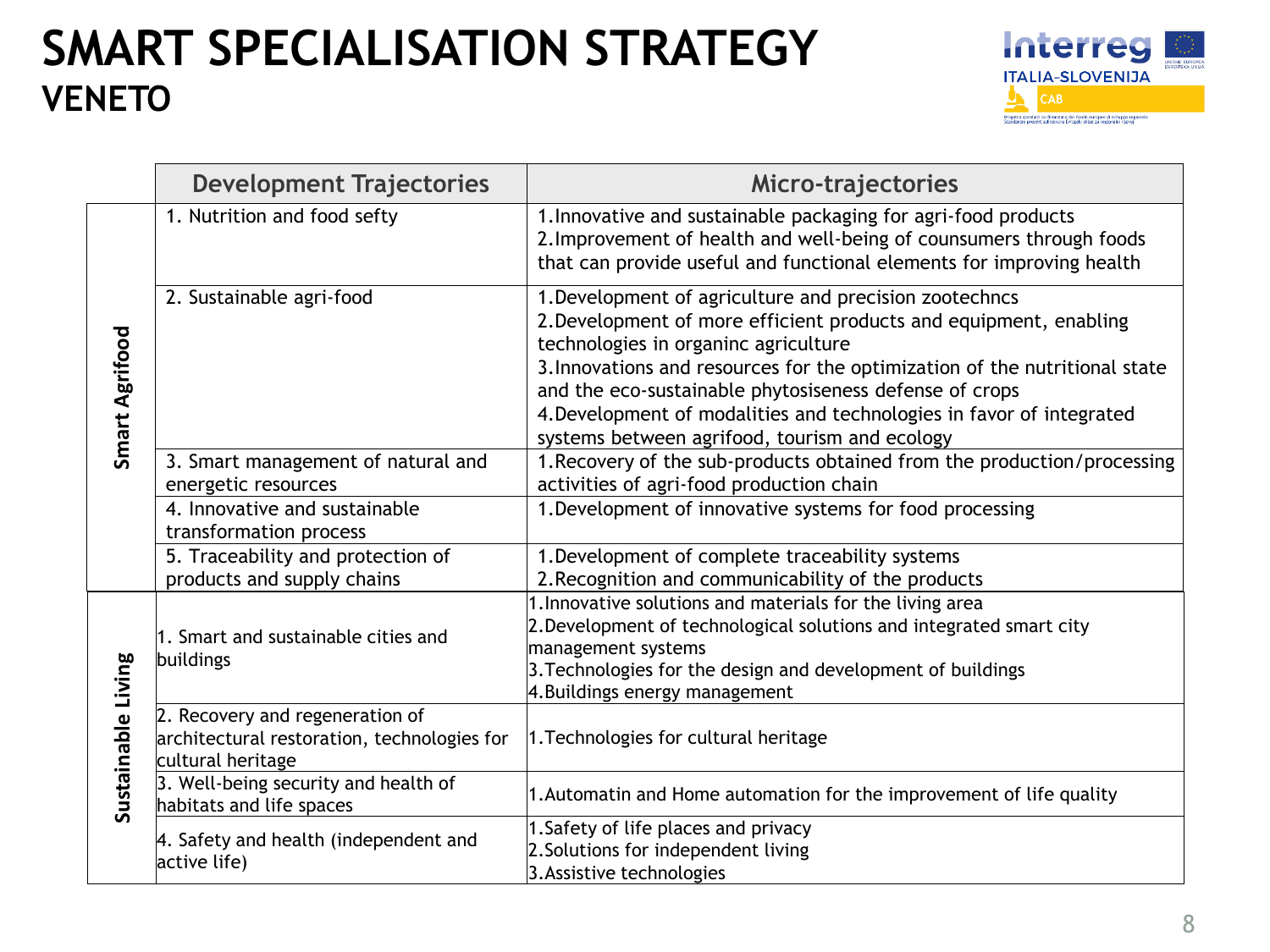### **SMART SPECIALISATION STRATEGY VENETO**



|                            | <b>Development Trajectories</b>                       | Micro-trajectories                                                                                                                                                                                                                                                                                                                                                                                                                                            |
|----------------------------|-------------------------------------------------------|---------------------------------------------------------------------------------------------------------------------------------------------------------------------------------------------------------------------------------------------------------------------------------------------------------------------------------------------------------------------------------------------------------------------------------------------------------------|
|                            | 1. Sustainable productions and processes              | 1. Development of high performance and higer sustainability metal and non<br>metallic components<br>2. Innovative processes for the treatment and/or reuse of industrial waste<br>3. New machinery and plants made with innovative materials and<br>components, aimed at energy saving and rational use of resources<br>4. Tools for sustainable supply chain and "green" energy solutions for<br>manufacturing processes and for the renewal of product life |
| <b>Smart Manufacturing</b> | 2. Cognitive systems and automations                  | 1. Solutions for advanced maintenance, quality and logistics management and<br>decision support in complex environment<br>2. Development of integrated digital platforms for the configuration of<br>production systems<br>3. Development of intelligent machines, advanced automation systems and<br>robotic systems                                                                                                                                         |
|                            | 3. Innovative and inclusive working space             | 1. Innovative solutions for spaces and organization of inclusive and human-<br>centric work                                                                                                                                                                                                                                                                                                                                                                   |
|                            | 4. New organizational and production<br>models        | 1. New models of industrialization in the production of equipment and<br>consumer goods, through digitization and IOT systems                                                                                                                                                                                                                                                                                                                                 |
|                            | 5. Advanced design and production<br>technologies     | 1. Tools and models for integrated, innovative and multi-scale design of<br>components, products and innovative equipment for manufacturing<br>processes<br>2. Systems, technologies, materials and equipment for innovative<br>micromechanics<br>3. Development and production of innovative materials<br>4. Innovative solutions in the construction of machinery and equipment aimed<br>at safety, environmental protection, saving and energy efficiency  |
|                            | 1. Innovative and eco/bio-materials                   | 1. Digitalization of circular economy processes<br>2. Innovative materials for creative industry<br>3. Innovative textile materials and wearable technologies                                                                                                                                                                                                                                                                                                 |
|                            | 2. New business models                                | 1. Business models and value-added services                                                                                                                                                                                                                                                                                                                                                                                                                   |
|                            | 3. Creative design                                    | 1. Technologies for design and prototyping of creative products for fashion<br>and furniture                                                                                                                                                                                                                                                                                                                                                                  |
| Creative Industries        | 4. Innovative marketing and products<br>enhancement   | 1. Innovation and digitalization in marketing processes                                                                                                                                                                                                                                                                                                                                                                                                       |
|                            | 5. Technologies for cultural heritage<br>valorisation | 1. Technologies and virtual reality for artistic and cultural heritage                                                                                                                                                                                                                                                                                                                                                                                        |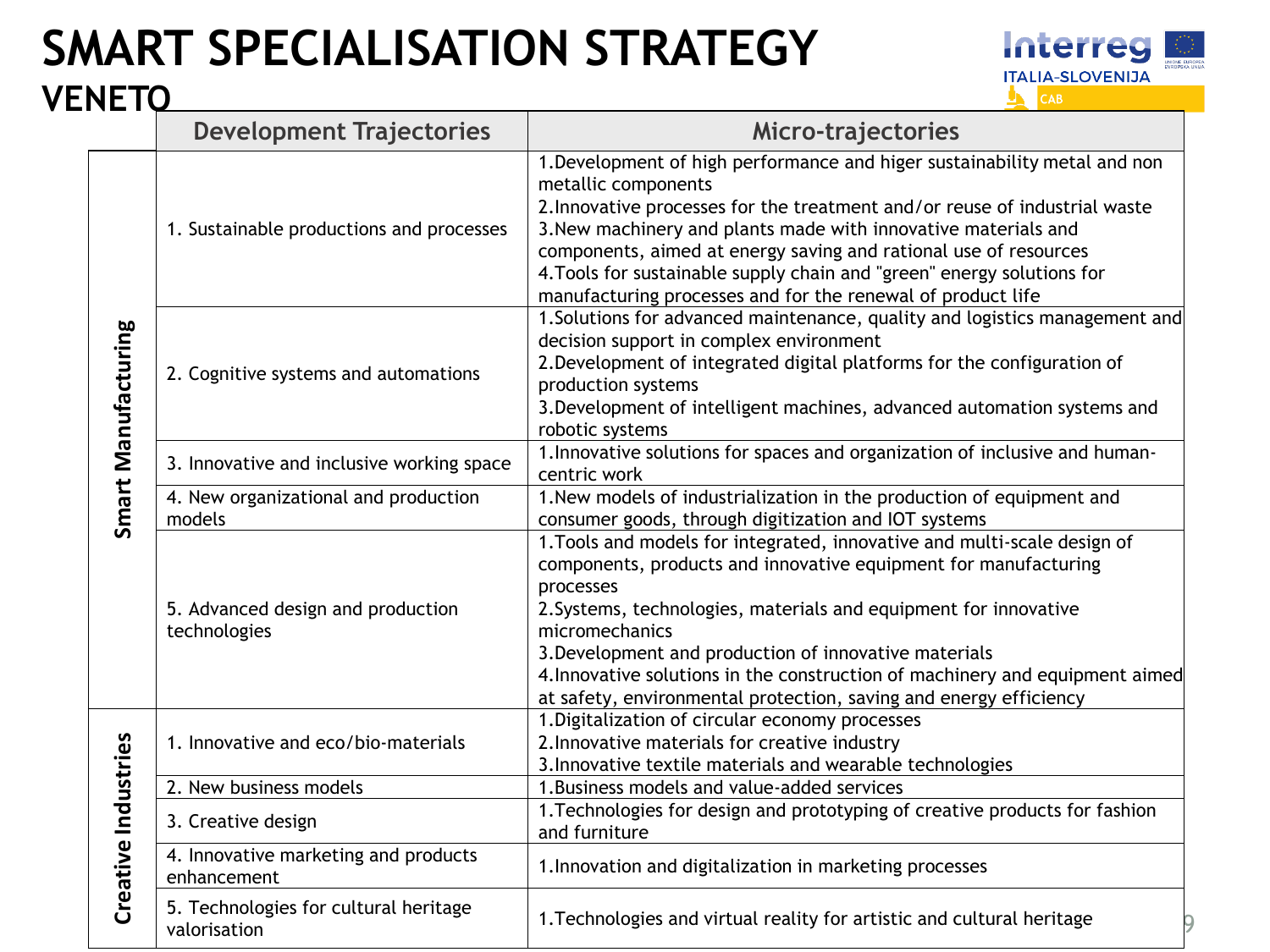# **SMART SPECIALISATION STRATEGY**



|       |                        | Traditional industries                                                                                                        | <b>Cross-industires</b>                                                                                                               | <b>Enabling technology</b>                                                                                                                                      | <b>Innovation</b><br><b>Driver</b>                         |
|-------|------------------------|-------------------------------------------------------------------------------------------------------------------------------|---------------------------------------------------------------------------------------------------------------------------------------|-----------------------------------------------------------------------------------------------------------------------------------------------------------------|------------------------------------------------------------|
|       | Smart Agrifood         | Agriculture<br><b>Breeding</b><br>Fishing<br>Food processing industries                                                       | Packaging<br>Energy<br><b>Food Service</b><br>Logistics<br>Chemistry<br>Agricultural mechanics<br>Food mechanics<br><b>Biomedical</b> | Biotechnologies<br><b>ICT</b><br><b>Advanced materials</b><br>Nanotechnologies                                                                                  | Environmental<br>sustainability<br>Energy efficiency       |
|       | Sustainable<br>Living  | <b>Building</b><br>Furniture<br>Tourism<br>Lighting technology                                                                | Mechanics<br>Energy<br>Mobility<br>Forestry<br><b>Biomedical</b>                                                                      | <b>ICT</b><br><b>Advanced materials</b><br>Nanotechnologies<br><b>Photonic</b>                                                                                  | Environmental<br>sustainability<br>Active ageing<br>Design |
| VENET | Manufacturing<br>Smart | Component mechanics<br>Mechatronics<br>Instrumental mechanics<br><b>Precision mechanics</b>                                   | Agriculture<br><b>Building</b><br>Furniture<br>Food industry<br>Packaging<br>Food services industries<br><b>Biomedical</b>            | <b>ICT</b><br><b>Advanced materials</b><br>Photonics<br>Nanotechnologies<br>Prototyping                                                                         | Active ageing<br>Design                                    |
|       | Creative Industries    | Footwear industry<br>Clothing<br>Tanning<br>Goldsmith<br>Eyewear<br>Artistic ceramics<br>Artistic glass<br>Tourism<br>Culture | Agriculture<br>Mechanics<br>Chemistry<br><b>Biomedical</b>                                                                            | <b>ICT</b><br>Advanced materials<br>Advanced manufacturing<br>systems<br>Prototyping<br>Biotechnologies<br>Nanotechnologies<br>Tissue plasma treatment<br>plant | Design<br>Creativity<br>Active ageing                      |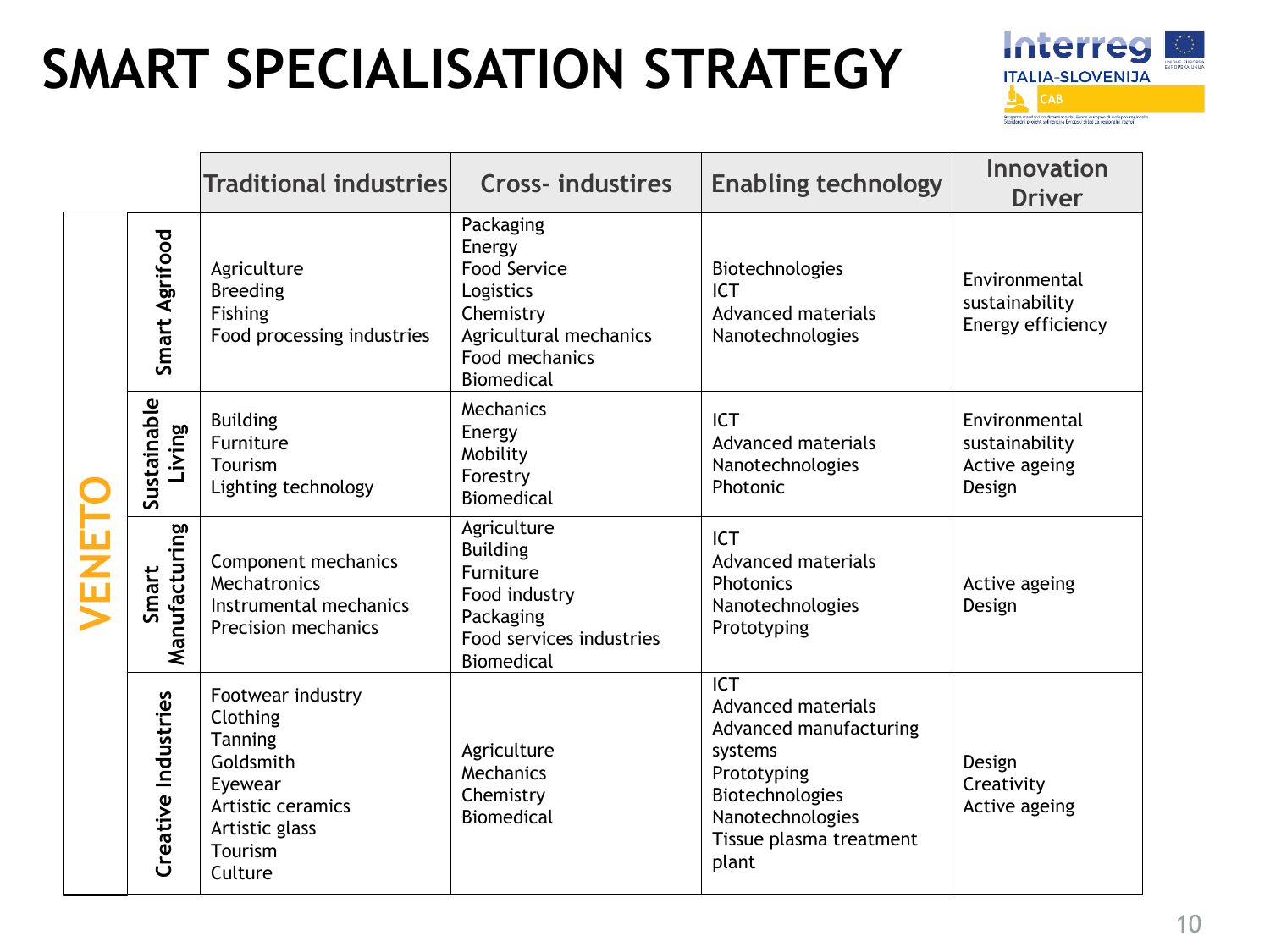|                                     |                          |                       | <b>SMART SPECIALISATION STRATEGY VENETO</b> |                                      |
|-------------------------------------|--------------------------|-----------------------|---------------------------------------------|--------------------------------------|
|                                     | <b>Smart</b><br>Agrifood | Sustainable<br>living | <b>Smart</b><br>Manufactur-<br>ing          | <b>Creative</b><br><b>Industries</b> |
| Agricultural mechanics              |                          |                       |                                             |                                      |
| Agriculture                         |                          |                       |                                             |                                      |
| Artistic ceramics                   |                          |                       |                                             |                                      |
| Artistic glass                      |                          |                       |                                             |                                      |
| <b>Biomedical</b>                   |                          |                       |                                             |                                      |
| <b>Breeding</b>                     |                          |                       |                                             |                                      |
| <b>Building</b>                     |                          |                       |                                             |                                      |
| Chemistry                           |                          |                       |                                             |                                      |
| Clothing                            |                          |                       |                                             |                                      |
| Component mechanics                 |                          |                       |                                             |                                      |
| Culture                             |                          |                       |                                             |                                      |
| Energy                              |                          |                       |                                             |                                      |
| Eyewear                             |                          |                       |                                             |                                      |
| Fishing                             |                          |                       |                                             |                                      |
| Food industry                       |                          |                       |                                             |                                      |
| <b>INDUSTRIES</b><br>Food mechanics |                          |                       |                                             |                                      |
| Food processing                     |                          |                       |                                             |                                      |
| <b>Food Service</b>                 |                          |                       |                                             |                                      |
| Footwear industry                   |                          |                       |                                             |                                      |
| Forestry                            |                          |                       |                                             |                                      |
| Furniture                           |                          |                       |                                             |                                      |
| Goldsmith                           |                          |                       |                                             |                                      |
| Instrumental mechanics              |                          |                       |                                             |                                      |
| Lighting technology                 |                          |                       |                                             |                                      |
| Logistics                           |                          |                       |                                             |                                      |
| Mechanics                           |                          |                       |                                             |                                      |
| Mechatronics                        |                          |                       |                                             |                                      |
| Mobility                            |                          |                       |                                             |                                      |
| Packaging                           |                          |                       |                                             |                                      |
| <b>Precision mechanics</b>          |                          |                       |                                             |                                      |
| Tanning                             |                          |                       |                                             |                                      |
| Tourism                             |                          |                       |                                             |                                      |

 $\Gamma$ 

# **Interreged** .<br>dal Fonda curapeo di sviluppo regionale<br>vrapski sklad za regionalni razvoj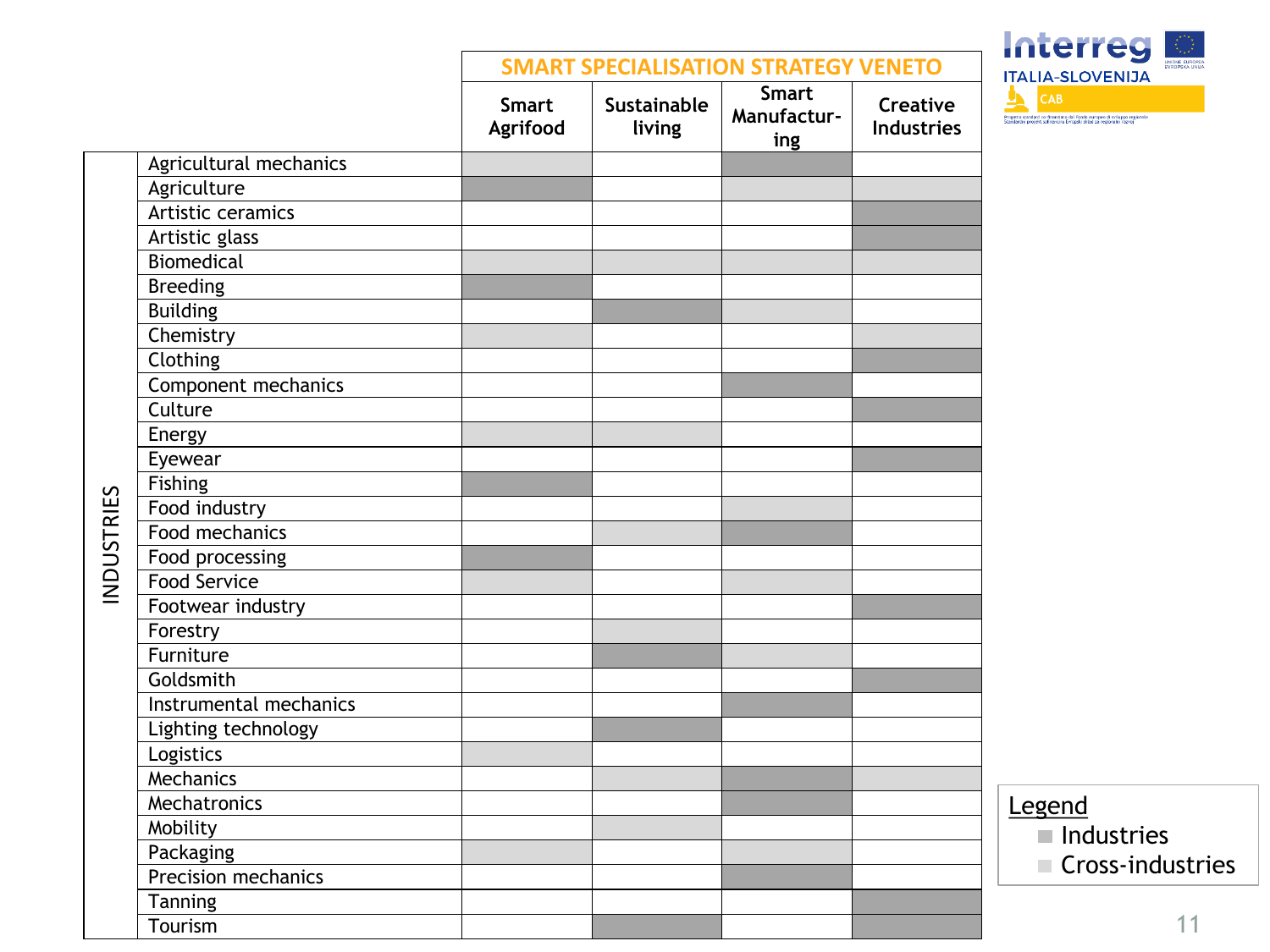# **SMART SPECIALISATION STRATEGY SLOVENIA 1/4**



|                                               | <b>Development Trajectories</b>                                                                                                                                                                                                                                                  |
|-----------------------------------------------|----------------------------------------------------------------------------------------------------------------------------------------------------------------------------------------------------------------------------------------------------------------------------------|
| Smart cities equipment                        | 1. Manufacturing of electric and electronic components and                                                                                                                                                                                                                       |
| and                                           | 2. ICT systems                                                                                                                                                                                                                                                                   |
|                                               | communities 3. Components and systems for district heating and the HVAC systems                                                                                                                                                                                                  |
|                                               | 4. Development of ICT based projects in the areas of energy, urban<br>mobility, safety and smart health systems                                                                                                                                                                  |
|                                               | 1. Energy refurbishment of buildings, interfaces between smart<br>buildings and smart grids, integrated management systems for<br>buildings, homes and the working environment of the future, and<br>smart appliances for energy efficiency and self-sufficiency of<br>buildings |
| <b>Smart</b><br><b>buildings</b><br>and homes | 2. Sustainability of buildings with re-use of used construction<br>materials and of waste as well as renewable and eco-friendly and<br>healthy materials                                                                                                                         |
|                                               | 3. integration of wood-chain in the design of homes and working<br>environments of the future by including research and innovation<br>deriving from traditional knowledge and skills in using the wood and<br>wood-compatible natural materials                                  |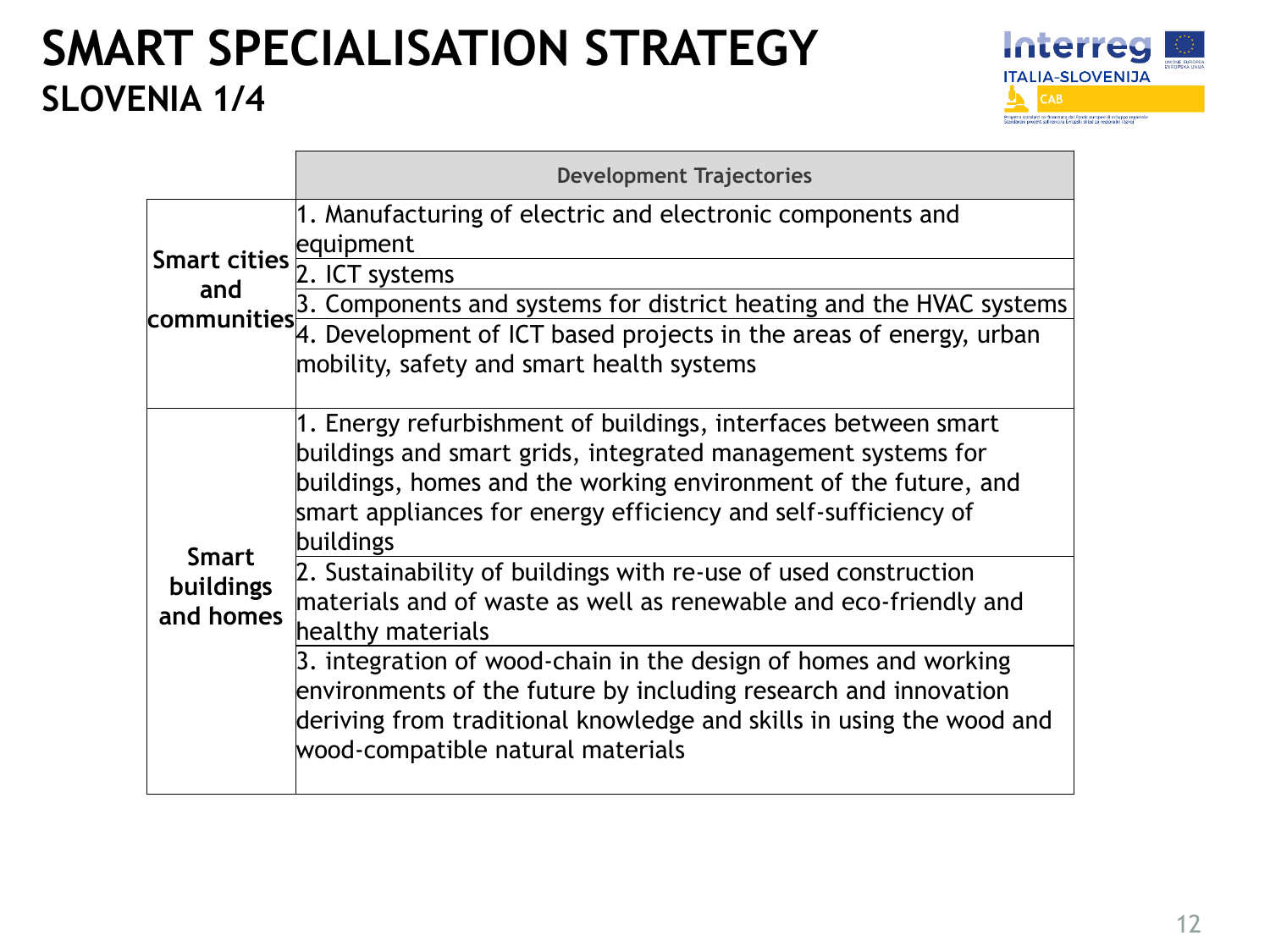# **SMART SPECIALISATION STRATEGY SLOVENIA 2/4**



|                    | <b>Development Trajectories</b>                                                                                                                                                                                                                        |  |  |  |  |  |
|--------------------|--------------------------------------------------------------------------------------------------------------------------------------------------------------------------------------------------------------------------------------------------------|--|--|--|--|--|
|                    | <b>Network for 1. Sustainable biomass transformation</b>                                                                                                                                                                                               |  |  |  |  |  |
| the                | 2. Production of new bio-based materials                                                                                                                                                                                                               |  |  |  |  |  |
|                    | transition to 3. Technologies for use of secondary and raw-materials and reuse of                                                                                                                                                                      |  |  |  |  |  |
| circular           | waste                                                                                                                                                                                                                                                  |  |  |  |  |  |
| economy            | 4. Production of energy based on alternative sources                                                                                                                                                                                                   |  |  |  |  |  |
|                    | 1. Sustainable production of high-quality food in relation to business<br>model that integrates knowledge institutions with manufacturers<br>and economic entities along the entire value chains, including the<br>development of new marketing models |  |  |  |  |  |
| food<br>production | Sustainable $\frac{1}{2}$ . Establishment of innovative short ("Zero km") supply chains for<br>locally and organically produced foods with guaranteed and<br>recognised traceability from the field to the table                                       |  |  |  |  |  |
|                    | 3. Ensure long-term sustainable conditions for the development of<br>the varieties and farming practices adapted to Slovenian territory<br>but also resilient and adaptable to the progressive climate change<br>conditions                            |  |  |  |  |  |
|                    | Social innovation based on:                                                                                                                                                                                                                            |  |  |  |  |  |
|                    | Sustainable 1. rich cultural heritage                                                                                                                                                                                                                  |  |  |  |  |  |
| tourism            | 2. local creativity promoting activities                                                                                                                                                                                                               |  |  |  |  |  |
|                    | 3. services centred around sustainable use of natural resources<br>4. innovative well-being programmes                                                                                                                                                 |  |  |  |  |  |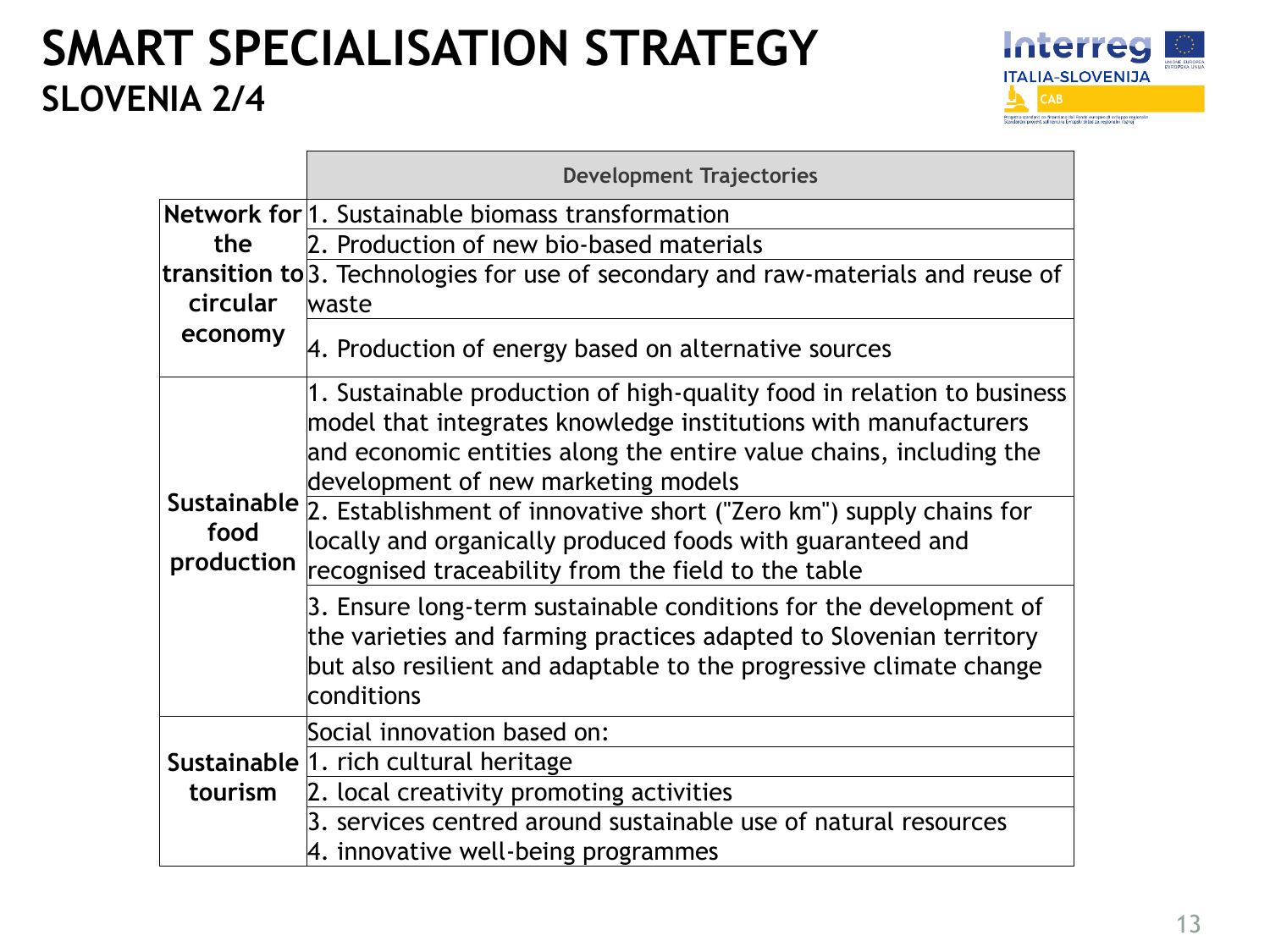# **SMART SPECIALISATION STRATEGY SLOVENIA 3/4**



|                       | <b>Development Trajectories</b>                                                                                                                                                                                                                                                                                                                                                                                                                                                                                                                                                 |
|-----------------------|---------------------------------------------------------------------------------------------------------------------------------------------------------------------------------------------------------------------------------------------------------------------------------------------------------------------------------------------------------------------------------------------------------------------------------------------------------------------------------------------------------------------------------------------------------------------------------|
| <b>Future</b>         | Integrated solutions enabling companies to build competent value-<br>chains including production optimisation, (distributed) production<br>management and control, quality assurance, regulation and data<br><b>Factories of the processing, intra-logistics, automation; optimisation and automation</b><br>of production processes: smart machines and equipment,<br>mechatronic systems, actuators and smart sensors, virtual<br>technological production systems, remote monitoring and<br>management, modularity of products and solutions, intelligent<br>materials, etc. |
| Health -<br>medicine  | 1. Research and Innovation activities related to medical applications<br>and quality of life<br>2. New substances and technologies in biomedicine combined with<br>smart healthcare, personalized healthcare for vulnerable<br>population, including high quality food and clean environment                                                                                                                                                                                                                                                                                    |
| <b>Smart Mobility</b> | Developing high value-added, demanding, complex, energy-efficient<br>products consistent with the new EU transport emission standards<br>(EURO 6c, EURO 7) and security standards (EURO NCAP). These<br>include niche components and systems for internal combustion<br>engines, E-mobility and energy storage systems, systems and<br>components for security and comfort (interior / exterior), and<br>advanced materials for the automotive industry                                                                                                                         |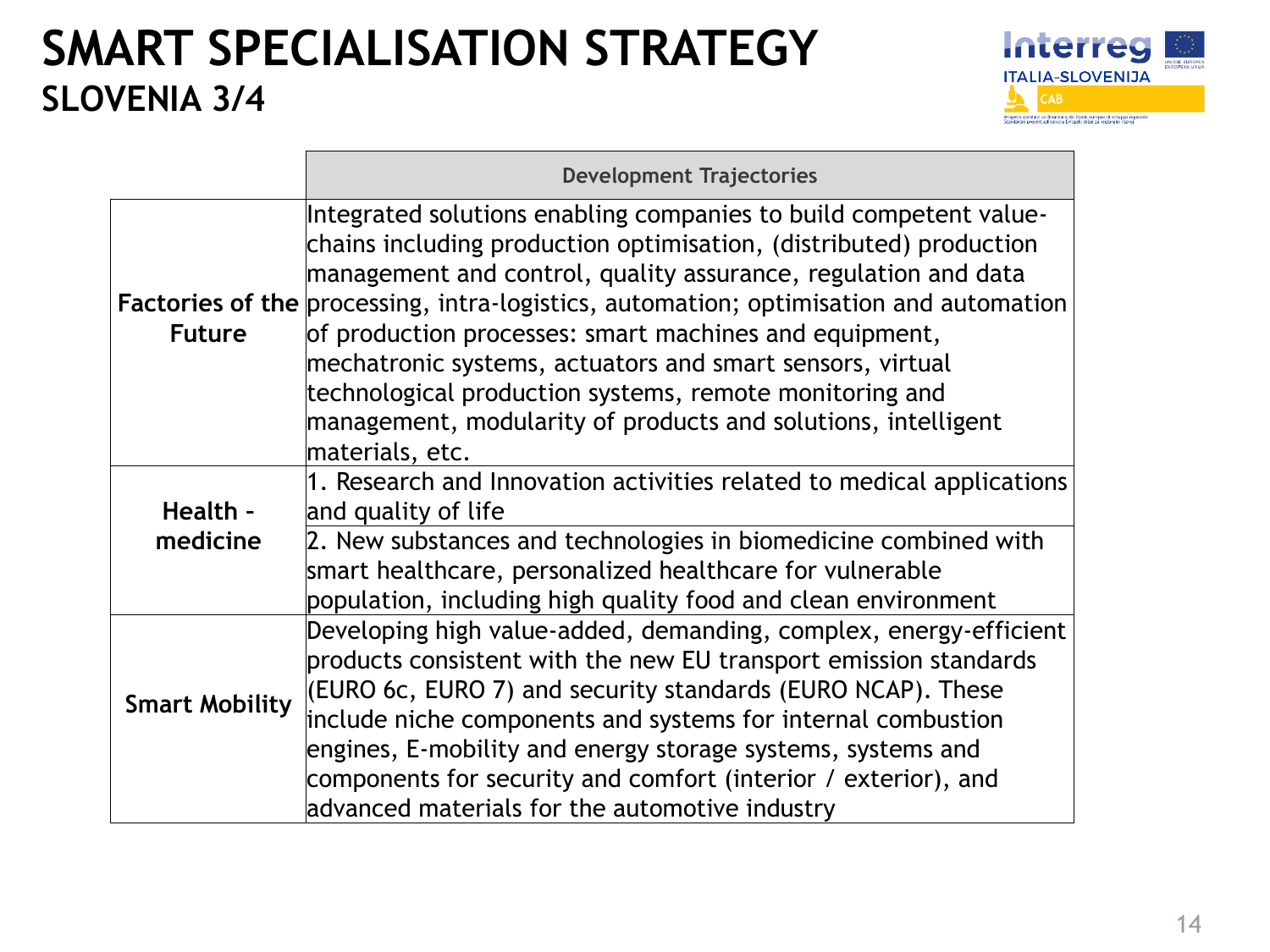### **SMART SPECIALISATION STRATEGY SLOVENIA 4/4**



|          | <b>Development Trajectories</b>                                                                                                                                                                                                                                            |
|----------|----------------------------------------------------------------------------------------------------------------------------------------------------------------------------------------------------------------------------------------------------------------------------|
| products | Development of $\begin{bmatrix}$ Focusing on materials' production technologies and processing, and<br>materials as end material sciences - metallurgy, foundry and production of<br>products multicomponent non-homogeneous materials / com<br>combined in different ways |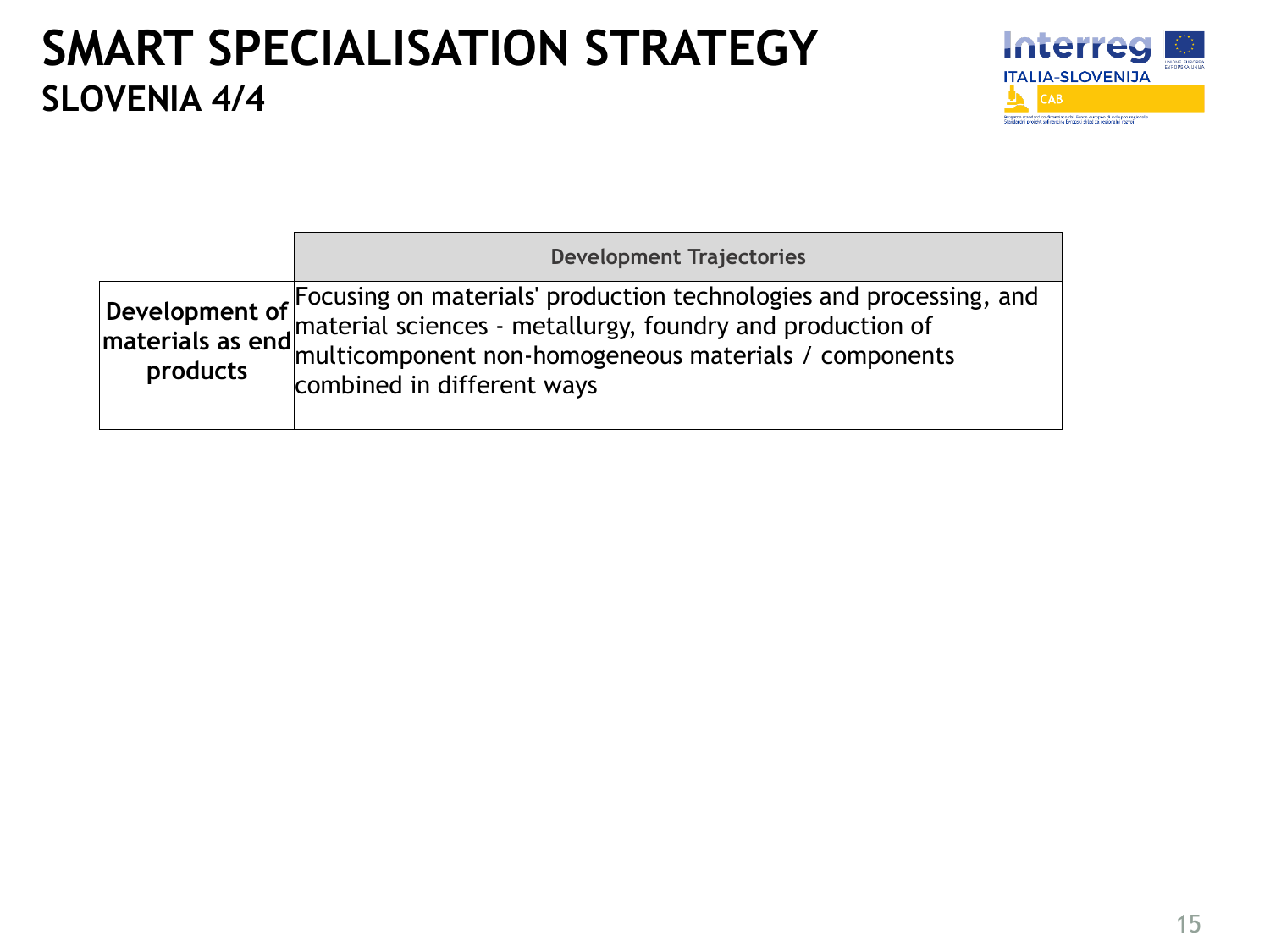# **SMART SPECIALISATION STRATEGY SLOVENIA 1/3**



|          |                                                      | <b>Traditional</b><br>industries                                                                                                                                          | <b>Cross-industries</b>                                                                                                                                 | <b>Enabling technology</b>                                                                                                                                                                                                                 | Innovation<br><b>Driver</b>                                                            |
|----------|------------------------------------------------------|---------------------------------------------------------------------------------------------------------------------------------------------------------------------------|---------------------------------------------------------------------------------------------------------------------------------------------------------|--------------------------------------------------------------------------------------------------------------------------------------------------------------------------------------------------------------------------------------------|----------------------------------------------------------------------------------------|
| SLOVENIA | Smart cities and<br>communities                      | Construction<br>Lightening technology<br>Logistics<br>Component mechanics<br>Machinery and equipment<br>Creative industry<br>IT industry                                  | Modern engineering<br>Furniture<br>Health-care<br><b>Precision mechanics</b><br>Mobility<br>Food industry<br>Manufacture of light aircraft<br>Transport | Cloud computing and big<br>and open data<br>Internet of things and future<br>internet<br>Embedded smart systems<br>High Performance<br>Computing (HPC)<br>infrastructure<br>Capture and use of long-<br>distance earth observation<br>data | Environmental<br>sustainability<br>Energy efficiency                                   |
|          | Smart buildings and<br>homes                         | Construction<br>Furniture<br>Modern engineering<br>Manufacture of domestic<br>appliances<br>Manufacture of<br>prefabricated buildings<br>Creative industry<br>IT industry | Mechanics<br>Energy<br>Logistics<br>Design                                                                                                              | Smart housing units<br>Smart environment using<br>intelligent building<br>management systems<br>Smart appliances<br>Advanced materials and<br>products, including wood<br>composites                                                       | Active ageing<br>Design<br>Environmental<br>sustainability<br>Wood as natural<br>asset |
|          | transition to circular<br>Network for the<br>economy | Forestry<br>Chemistry<br>Energy<br>Mechanics                                                                                                                              | Packaging<br>Component mechanics<br>Instrumental mechanics<br>Logistic<br>Construction                                                                  | Technologies for sustainable<br>biomass transformation and<br>new bio-based materials<br>Technologies for use of<br>secondary and raw-<br>materials and reuse of<br>waste<br>Production of energy based<br>on alternative sources          | Environmental<br>sustainability<br>Energy efficiency<br>Wood as natural<br>asset       |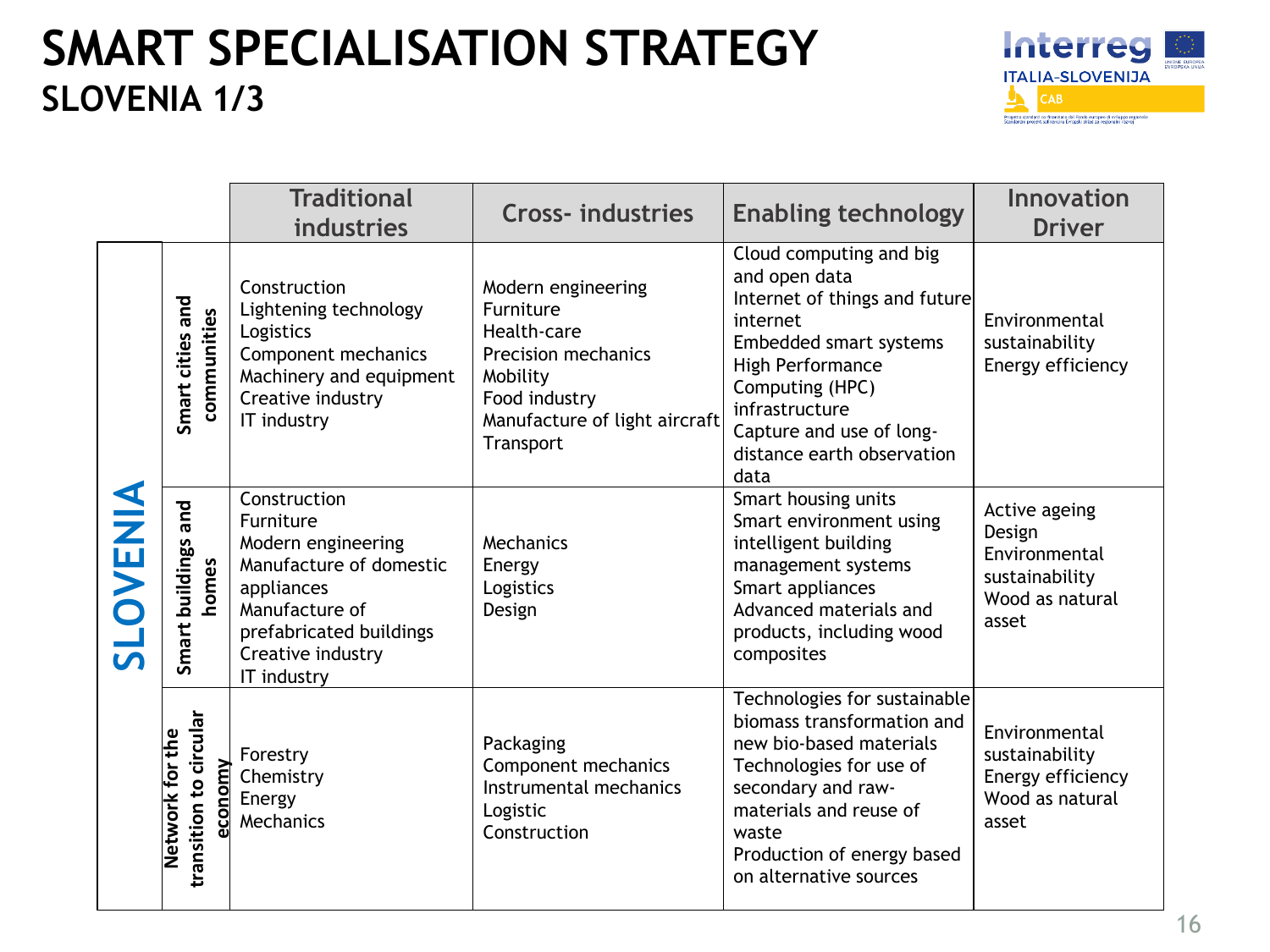# **SMART SPECIALISATION STRATEGY SLOVENIA 2/3**



|                 |                                | <b>Traditional industries</b>                                           | <b>Cross-industries</b>                                                                           | <b>Enabling technology</b>                                                                                                                                                                                                                                                                                                                                                                                                                                                                                                                                                                                                                                                                                                                                                                       | Innovation<br><b>Driver</b>                                           |
|-----------------|--------------------------------|-------------------------------------------------------------------------|---------------------------------------------------------------------------------------------------|--------------------------------------------------------------------------------------------------------------------------------------------------------------------------------------------------------------------------------------------------------------------------------------------------------------------------------------------------------------------------------------------------------------------------------------------------------------------------------------------------------------------------------------------------------------------------------------------------------------------------------------------------------------------------------------------------------------------------------------------------------------------------------------------------|-----------------------------------------------------------------------|
|                 | Sustainable food<br>production | Agriculture<br>Food and beverage industry<br>Fishing<br>Livestock       | Food service<br><b>Biomedical</b><br>Packaging<br><b>Healt-care Chemistry</b><br>Tourism<br>Trade | Sustainable production and<br>processing of food products into<br>functional foods<br>Technologies for sustainable<br>agricultural production (livestock<br>and plants)                                                                                                                                                                                                                                                                                                                                                                                                                                                                                                                                                                                                                          | Environmental<br>sustainability<br>Energy efficiency                  |
| <b>SLOVENIA</b> | Sustainable tourism            | Tourism<br>Culture<br>Design<br>Logistic<br>Construction<br>IT industry | Agriculture<br>Food industry<br>Energy<br>Mobility<br>Health-care<br>Trade                        | IT-based marketing and networking<br>through the creation of innovative,<br>integrated and sustainable tourism<br>products and services in line with<br>upcoming needs<br>Knowledge for enhancing the quality<br>of services è service design,<br>innovative management, process<br>innovation, branding of basic<br>(catering) and thematic tourism<br>products by taking into account<br>internationally recognised brands,<br>and training<br>Technological solutions for<br>sustainable use of resources in<br>accommodation facilities è in<br>relation to activities in the field of<br>smart buildings<br>Green Slovenian tourism scheme è<br>systematic approach to integration,<br>guiding and developing sustainable<br>and integrated solutions at the<br>destination and local level | Environmental<br>sustainability<br>Active ageing<br>Energy efficiency |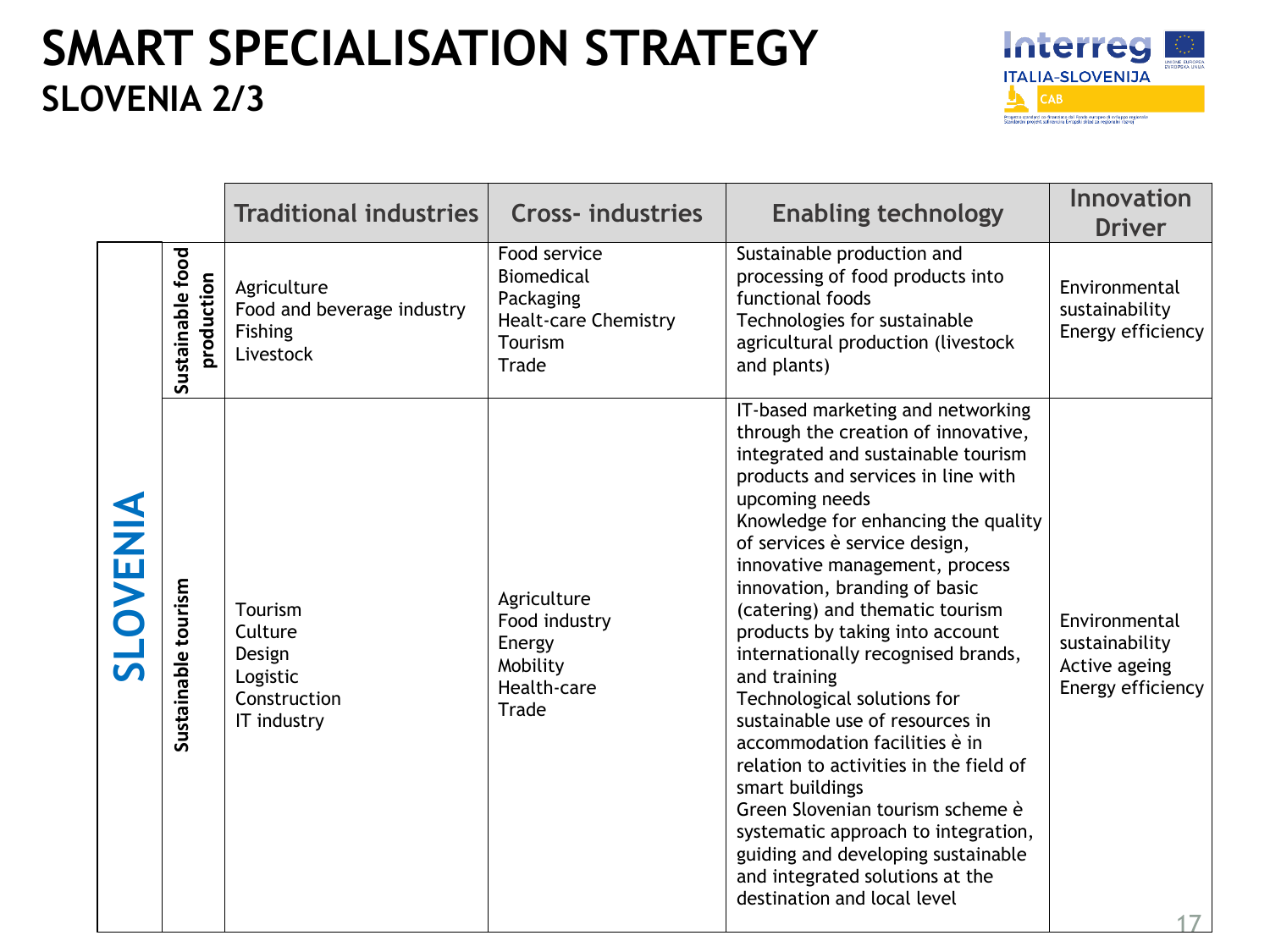# **SMART SPECIALISATION STRATEGY SLOVENIA 3/3**



|          |                                                                                | <b>Traditional</b><br>industries                                                                                                       | <b>Cross-industries</b>                                                                                      | <b>Enabling technology</b>                                                                                                                                                                                                         | <b>Innovation</b><br><b>Driver</b>                                              |
|----------|--------------------------------------------------------------------------------|----------------------------------------------------------------------------------------------------------------------------------------|--------------------------------------------------------------------------------------------------------------|------------------------------------------------------------------------------------------------------------------------------------------------------------------------------------------------------------------------------------|---------------------------------------------------------------------------------|
| SLOVENIA | Factories of the<br>Future                                                     | Component mechanics<br>Mechatronics<br>Instrumental mechanics<br>(machinery and<br>equipment)<br>Precision mechanics<br>Nanotechnology | Agriculture<br>Construction<br>Furniture<br>Food industry<br>Packaging<br>Food services<br><b>Biomedical</b> | <b>Robotics</b><br>Nanotechnologies<br>Modern production technologies for<br>materials<br>Plasma technologies<br>Photonics and micro- and<br>nanoelectronics<br>Control technology                                                 | Active ageing<br>Design<br>Environmental<br>sustainability<br>Energy efficiency |
|          | -medicine<br>Biomedical<br><b>Medical informatics</b><br>Health-care<br>Health |                                                                                                                                        | Mechanics<br>Energy<br>Mobility                                                                              | Biopharmaceuticals<br>Translational medicine: diagnostics<br>and therapeutics<br>Cancer treatment - diagnosis and<br>therapy<br>Resistant bacteria<br>Natural medicines and cosmetics                                              | Environmental<br>sustainability<br>Active ageing<br>Design                      |
|          | Smart Mobility                                                                 | Automotive industry<br>Transport<br>Logistics<br>Mobility<br>Manufacture of light<br>aircraft                                          | Energy<br>Mechanics<br>Component mechanics<br>Instrumental mechanics                                         | Niche components and systems for<br>internal combustion engines<br>E-mobility and energy storage<br>systems<br>Systems and components for security<br>and comfort (interior and exterior)<br>Materials for the automotive industry | Environmental<br>sustainability<br>Energy efficiency                            |
|          | materials<br>products<br>Dev. of<br>as end                                     | Metallurgy<br>Energy<br><b>Precision mechanics</b>                                                                                     | Nanotechnology<br>Chemistry<br>Trade                                                                         | Sustainable production technologies<br>in metallurgy<br>Multi-component smart materials<br>and coatings                                                                                                                            | Design<br>Energy efficiency                                                     |